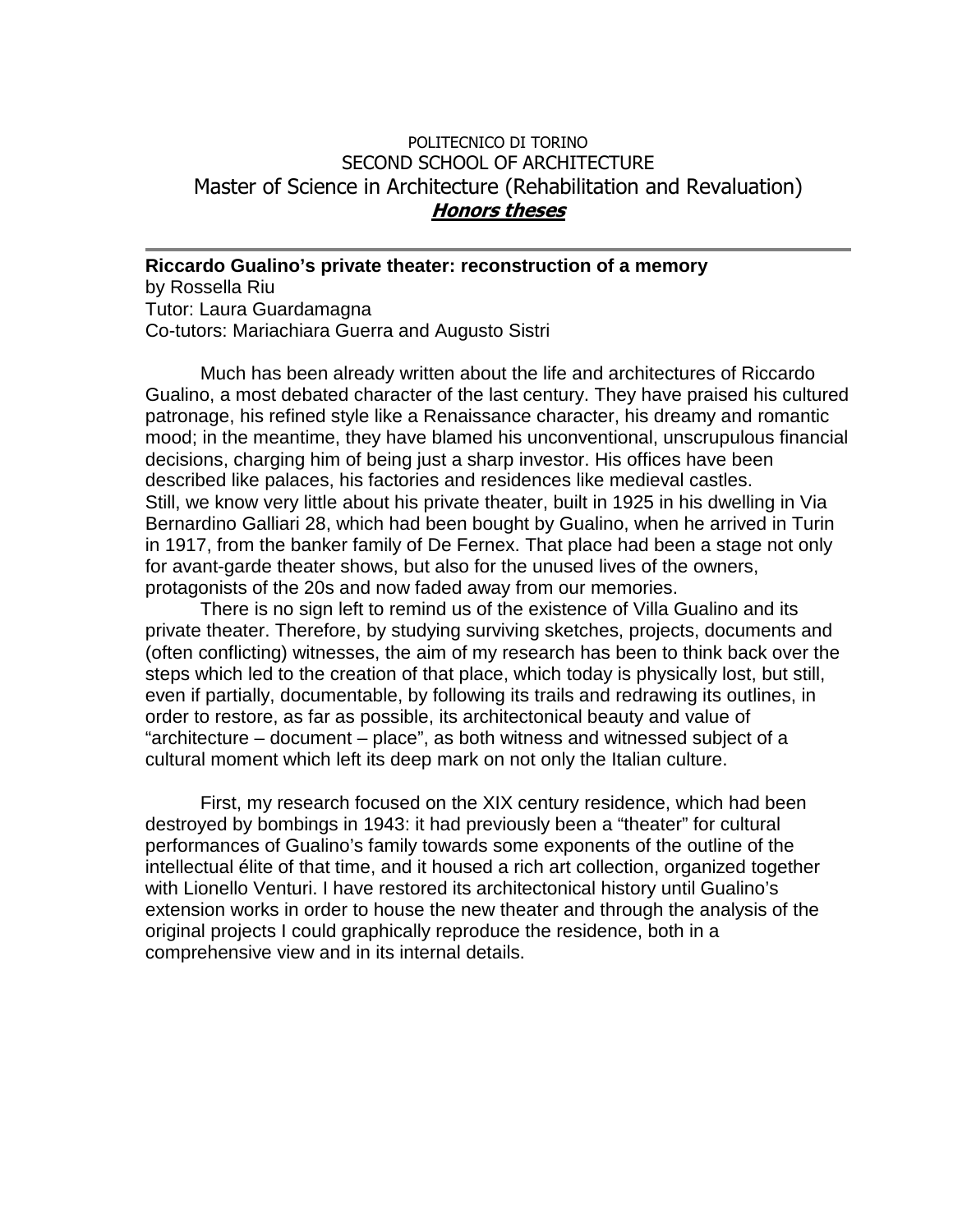

Antonio Bocca's extension project for Villa Gualino, 1924



Conjectural graphical reproduction of Villa Gualino when the theater was finished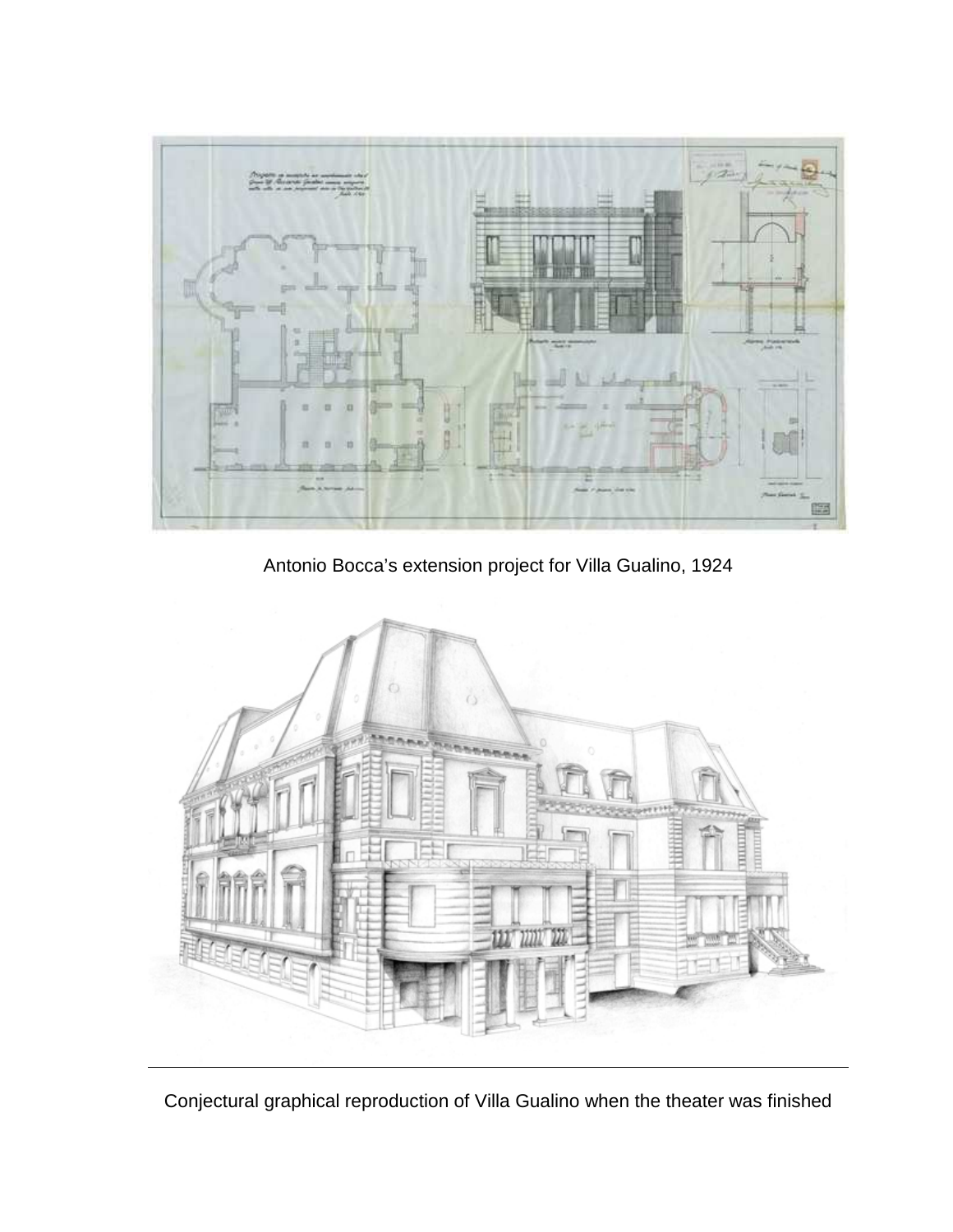Conceived by the young architect Alberto Sartoris and by the most known painter Felice Casorati, the little theater was planned on the grounds of the repertory of Art Déco, made of linear structures, elementary geometrical figures and plastered in white or covered with light precious materials. This is a theater whose importance is not to be researched just in the high rank shows that were performed, but also in the planning of a somehow magical hall, made possible by the blending of Casorati's metaphysical painting and Sartoris' metaphysical architecture. Attending a show within Gualino's theater meant for the audience to achieve, or to confirm, their rank within the intellectual and public city life. Important personalities led the nights and the shows organized in that little theater, from Djagilev to Mary Wigman, from Emma Gramatica to Ildebrando Pizzetti: the cultural and artistical élite of the city, carefully selected, got together at Villa Gualino to discover and admire new artists in a refined atmosphere in which marbled walls framed Gualino's ancient art collections. The reconstruction of the theatrical schedules and shows has been made possible thanks to surviving theatrical programs and invitations, which had been alternately drawn by Chessa, Casorati and Sartoris.



Tridimensional reconstruction of Gualino's Theater, made by comparing original photos and descriptions